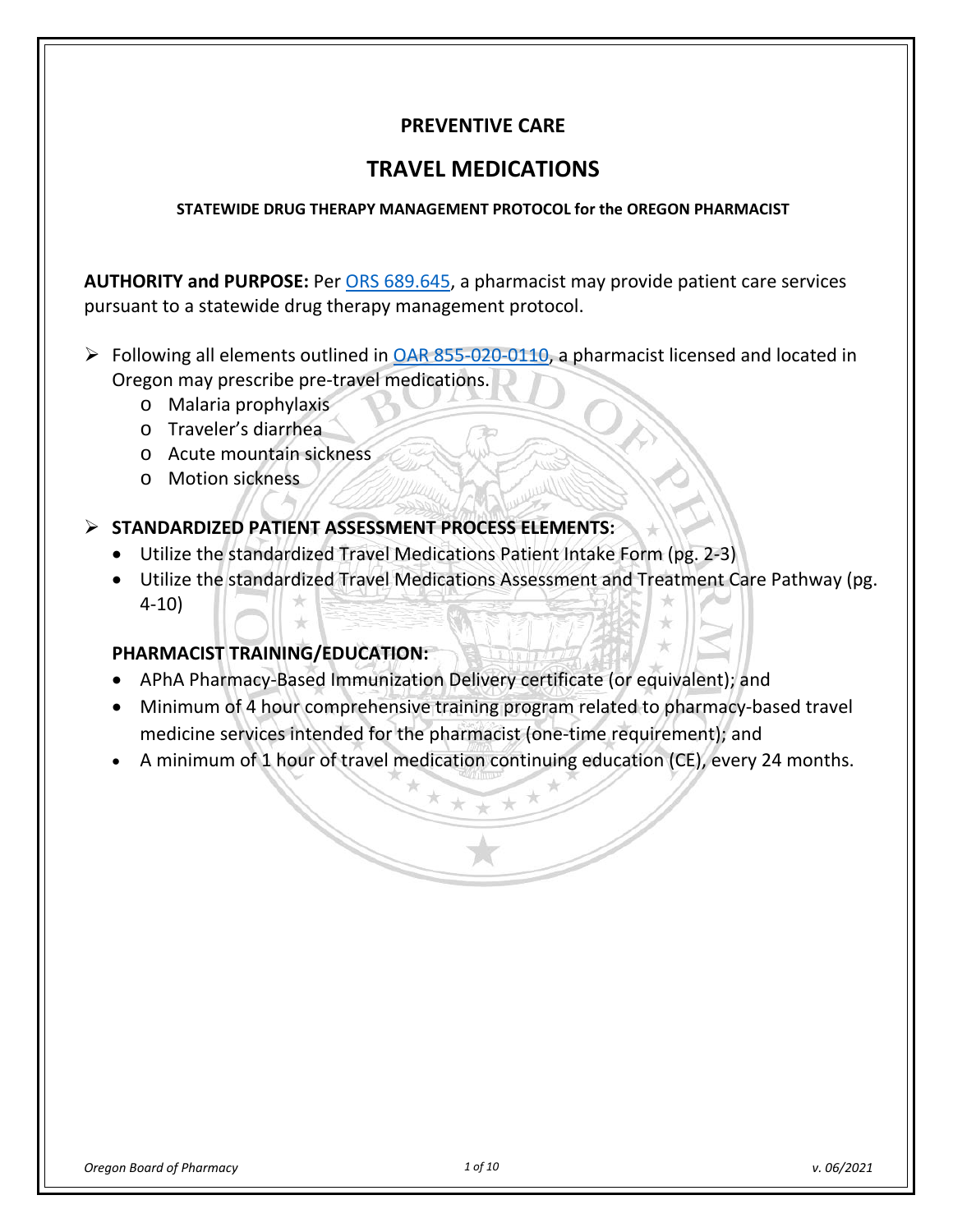# **Travel Medication Self-Screening Patient Intake Form**

**(CONFIDENTIAL-Protected Health Information)**

| <b>PATIENT INFORMATION</b>                                                                |  |                                                 |                       |  |  |
|-------------------------------------------------------------------------------------------|--|-------------------------------------------------|-----------------------|--|--|
| Date $\frac{1}{\sqrt{2}}$                                                                 |  | Date of Birth $\frac{1}{2}$ / $\frac{1}{2}$ Age |                       |  |  |
|                                                                                           |  |                                                 |                       |  |  |
| Sex Assigned at Birth (circle) M/F                                                        |  | Gender Identification (circle) M / F / Other    |                       |  |  |
| Preferred Pronouns (circle) She/Her/Hers, He/Him/His, They/Them/Their, Ze/Hir/Hirs, Other |  |                                                 |                       |  |  |
|                                                                                           |  |                                                 |                       |  |  |
| Phone ( ) __________________________                                                      |  |                                                 |                       |  |  |
|                                                                                           |  |                                                 |                       |  |  |
| Do you have health insurance? Yes / No                                                    |  |                                                 |                       |  |  |
| Any allergies to medications? Yes / No                                                    |  |                                                 |                       |  |  |
| <b>TRAVEL SPECIFICS</b>                                                                   |  |                                                 |                       |  |  |
|                                                                                           |  |                                                 |                       |  |  |
|                                                                                           |  |                                                 |                       |  |  |
|                                                                                           |  |                                                 |                       |  |  |
| <b>Countries AND Cities to be Visited (In Order of Visits)</b>                            |  | <b>Arrival Date</b>                             | <b>Departure Date</b> |  |  |
|                                                                                           |  |                                                 |                       |  |  |
|                                                                                           |  |                                                 |                       |  |  |
|                                                                                           |  |                                                 |                       |  |  |

Have you traveled outside the United States before? □ Yes □ No

If yes, where and when?

| 1. | Will you be ONLY using airplane as your mode of transportation<br>If no, explain:              | $\Box$ Yes $\Box$ No $\Box$ Not sure |
|----|------------------------------------------------------------------------------------------------|--------------------------------------|
| 2. | Will you be ONLY visiting major cities?<br>If no, explain:                                     | $\Box$ Yes $\Box$ No $\Box$ Not sure |
| 3. | Will you be ONLY staying in hotels?<br>If no, explain:                                         | $\Box$ Yes $\Box$ No $\Box$ Not sure |
| 4. | Will you be visiting friends and family?                                                       | $\Box$ Yes $\Box$ No $\Box$ Not sure |
| 5. | Will you be ascending to high altitudes? (> 7,000 ft or 2,300 meters) in the mountains         | $\Box$ Yes $\Box$ No $\Box$ Not sure |
| 6. | Will you be working in the medical or dental field with exposure to blood or bodily<br>fluids? | $\Box$ Yes $\Box$ No $\Box$ Not sure |

\_\_\_\_\_\_\_\_\_\_\_\_\_\_\_\_\_\_\_\_\_\_\_\_\_\_\_\_\_\_\_\_\_\_\_\_\_\_\_\_\_\_\_\_\_\_\_\_\_\_\_\_\_\_\_\_\_\_\_\_\_\_\_\_\_\_\_\_\_\_\_\_\_\_\_\_\_\_\_\_\_\_\_\_\_\_\_\_\_\_\_ \_\_\_\_\_\_\_\_\_\_\_\_\_\_\_\_\_\_\_\_\_\_\_\_\_\_\_\_\_\_\_\_\_\_\_\_\_\_\_\_\_\_\_\_\_\_\_\_\_\_\_\_\_\_\_\_\_\_\_\_\_\_\_\_\_\_\_\_\_\_\_\_\_\_\_\_\_\_\_\_\_\_\_\_\_\_\_\_\_\_\_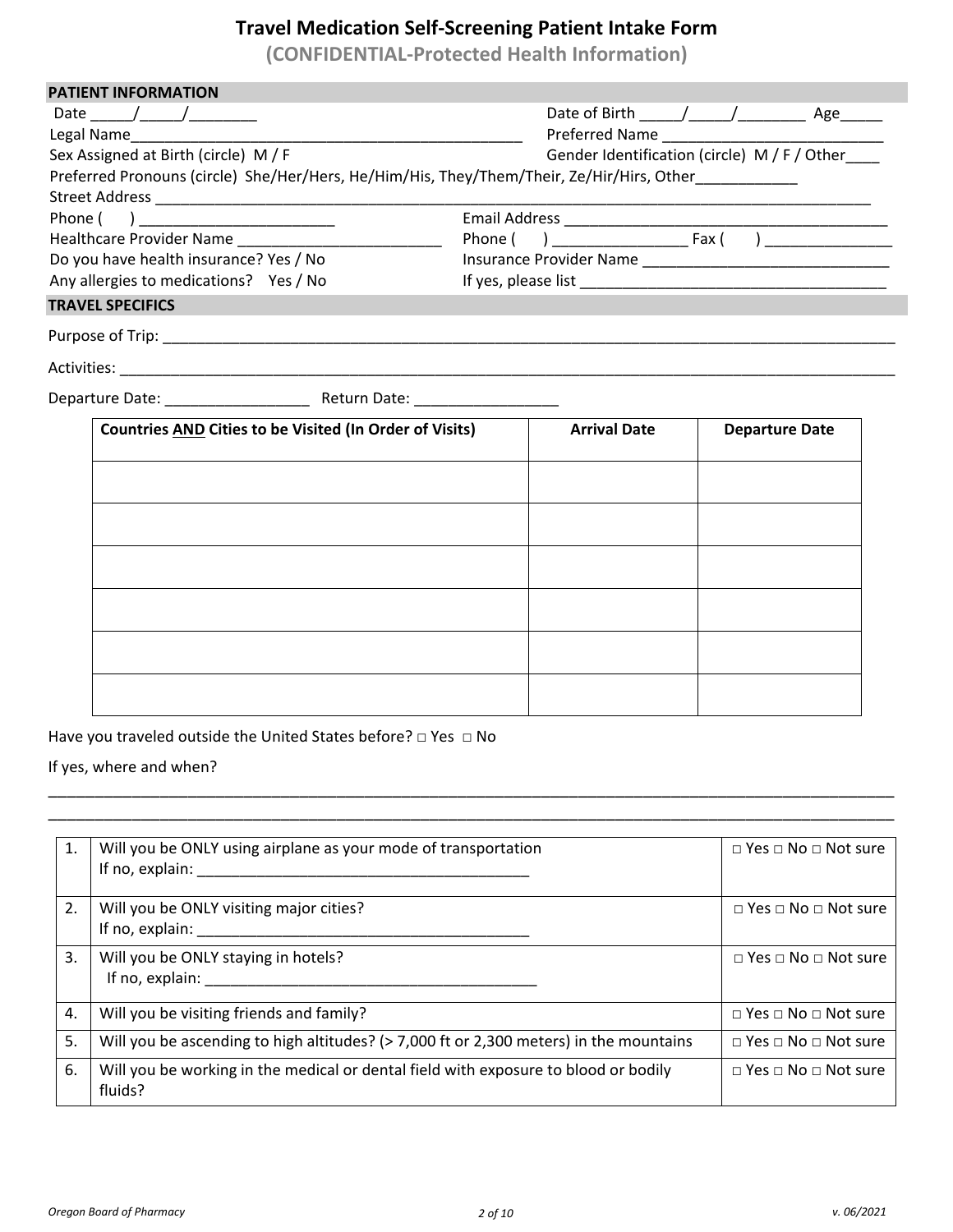### **Travel Medication Self-Screening Patient Intake Form**

**(CONFIDENTIAL-Protected Health Information)**

#### **ALLERGIES**

□ No known drug allergies □ No known food allergies

Drug Allergies: \_\_\_\_\_\_\_\_\_\_\_\_\_\_\_\_\_\_\_\_\_\_\_\_\_\_\_\_\_\_\_\_\_\_\_\_\_\_\_\_\_\_\_\_\_\_\_\_\_\_\_\_\_\_\_\_\_\_\_\_\_\_\_\_\_\_\_\_\_\_\_\_\_\_\_\_\_\_\_\_\_\_\_\_\_\_

Food Allergies: \_\_\_\_\_\_\_\_\_\_\_\_\_\_\_\_\_\_\_\_\_\_\_\_\_\_\_\_\_\_\_\_\_\_\_\_\_\_\_\_\_\_\_\_\_\_\_\_\_\_\_\_\_\_\_\_\_\_\_\_\_\_\_\_\_\_\_\_\_\_\_\_\_\_\_\_\_\_\_\_\_\_\_\_\_

#### **VACCINE MEDICAL INFORMATION**

Please complete the table below *(please bring your vaccination record to the pre-travel consult)*

| Vaccinations              | Yes - (Enter vaccination date below) |               |    | No | Not Sure |
|---------------------------|--------------------------------------|---------------|----|----|----------|
| <b>COVID</b>              |                                      |               |    |    |          |
| (Manufacturer):           | Dose 1:                              | 2:            |    |    |          |
| <b>Hepatitis A</b>        | Dose 1:                              | 2:            |    |    |          |
| <b>Hepatitis B</b>        | Dose 1:                              | 2:            | 3: |    |          |
| Influenza                 |                                      |               |    |    |          |
| Japanese Encephalitis     |                                      |               |    |    |          |
| Meningococcal             | Dose 1:                              | 2:            |    |    |          |
| Meningitis                |                                      |               |    |    |          |
| MMR (Measles, Mumps,      | Dose 1:                              | 2:            |    |    |          |
| Rubella)                  |                                      |               |    |    |          |
| Pneumonia                 | PPSV23:                              | <b>PCV13:</b> |    |    |          |
| Polio (Adult Booster)     |                                      |               |    |    |          |
| Rabies                    |                                      |               |    |    |          |
| Shingles                  |                                      |               |    |    |          |
| Tetanus (Tdap/Td/DTaP/DT) |                                      |               |    |    |          |
| Typhoid (Oral / Shot)     |                                      |               |    |    |          |
| Varicella                 |                                      |               |    |    |          |
| <b>Yellow Fever</b>       |                                      |               |    |    |          |
| Other:                    |                                      |               |    |    |          |
| Other:                    |                                      |               |    |    |          |

#### **MEDICAL HISTORY**

List your current prescription medications and medical conditions treated (include birth control pills and anti-depressants): Current Medical Conditions:\_\_\_\_\_\_\_\_\_\_\_\_\_\_\_\_\_\_\_\_\_\_\_\_\_\_\_\_\_\_\_\_\_\_\_\_\_\_\_\_\_\_\_\_\_\_\_\_\_\_\_\_\_\_\_\_\_\_\_\_\_\_\_\_\_\_\_\_\_\_\_\_\_\_\_

Current Prescription Medications:\_\_\_\_\_\_\_\_\_\_\_\_\_\_\_\_\_\_\_\_\_\_\_\_\_\_\_\_\_\_\_\_\_\_\_\_\_\_\_\_\_\_\_\_\_\_\_\_\_\_\_\_\_\_\_\_\_\_\_\_\_\_\_\_\_\_\_\_\_\_\_

Regularly used Non-Prescription Medications (over the counter, herbal, homeopathic, vitamins, and supplements including those purchased at health-food stores):\_\_\_\_\_\_\_\_\_\_\_\_\_\_\_\_\_\_\_\_\_\_\_\_\_\_\_\_\_\_\_\_\_\_\_\_\_\_\_\_\_\_\_\_\_\_\_\_\_\_\_\_\_\_\_\_\_\_\_\_\_\_\_\_\_\_\_

\_\_\_\_\_\_\_\_\_\_\_\_\_\_\_\_\_\_\_\_\_\_\_\_\_\_\_\_\_\_\_\_\_\_\_\_\_\_\_\_\_\_\_\_\_\_\_\_\_\_\_\_\_\_\_\_\_\_\_\_\_\_\_\_\_\_\_\_\_\_\_\_\_\_\_\_\_\_\_\_\_\_\_\_\_\_\_\_\_\_\_\_\_\_\_\_\_\_\_

| 7. Are you currently using steroids?                                              | $\Box$ Yes $\Box$ No $\Box$ Not sure |
|-----------------------------------------------------------------------------------|--------------------------------------|
| 8. Are you currently receiving radiation therapy?                                 | $\Box$ Yes $\Box$ No $\Box$ Not sure |
| 9.   Are you currently receiving immunosuppressive therapy?                       | $\Box$ Yes $\Box$ No $\Box$ Not sure |
| 10. Are you pregnant or are you planning to become pregnant within the next year? | $\Box$ Yes $\Box$ No $\Box$ Not sure |
| 11. Are you currently breast-feeding?                                             | $\Box$ Yes $\Box$ No $\Box$ Not sure |

\_\_\_\_\_\_\_\_\_\_\_\_\_\_\_\_\_\_\_\_\_\_\_\_\_\_\_\_\_\_\_\_\_\_\_\_\_\_\_\_\_\_\_\_\_\_\_\_\_\_\_\_\_\_\_\_\_\_\_\_\_\_\_\_\_\_\_\_\_\_\_\_\_\_\_\_\_\_\_\_\_\_\_\_\_\_\_\_\_\_\_\_\_\_\_\_\_\_\_\_ \_\_\_\_\_\_\_\_\_\_\_\_\_\_\_\_\_\_\_\_\_\_\_\_\_\_\_\_\_\_\_\_\_\_\_\_\_\_\_\_\_\_\_\_\_\_\_\_\_\_\_\_\_\_\_\_\_\_\_\_\_\_\_\_\_\_\_\_\_\_\_\_\_\_\_\_\_\_\_\_\_\_\_\_\_\_\_\_\_\_\_\_\_\_\_\_\_\_\_\_

#### **QUESTIONS/CONCERNS**

Please list additional questions or concerns that you might have regarding your travel:

Signature: \_\_\_\_\_\_\_\_\_\_\_\_\_\_\_\_\_\_\_\_\_\_\_\_\_\_\_\_\_\_\_\_\_\_\_\_\_\_\_\_\_\_\_\_\_\_\_\_\_\_\_\_\_\_\_\_\_\_\_\_\_\_\_\_\_\_\_\_\_\_ Date: \_\_\_\_\_\_\_\_\_\_\_\_\_\_\_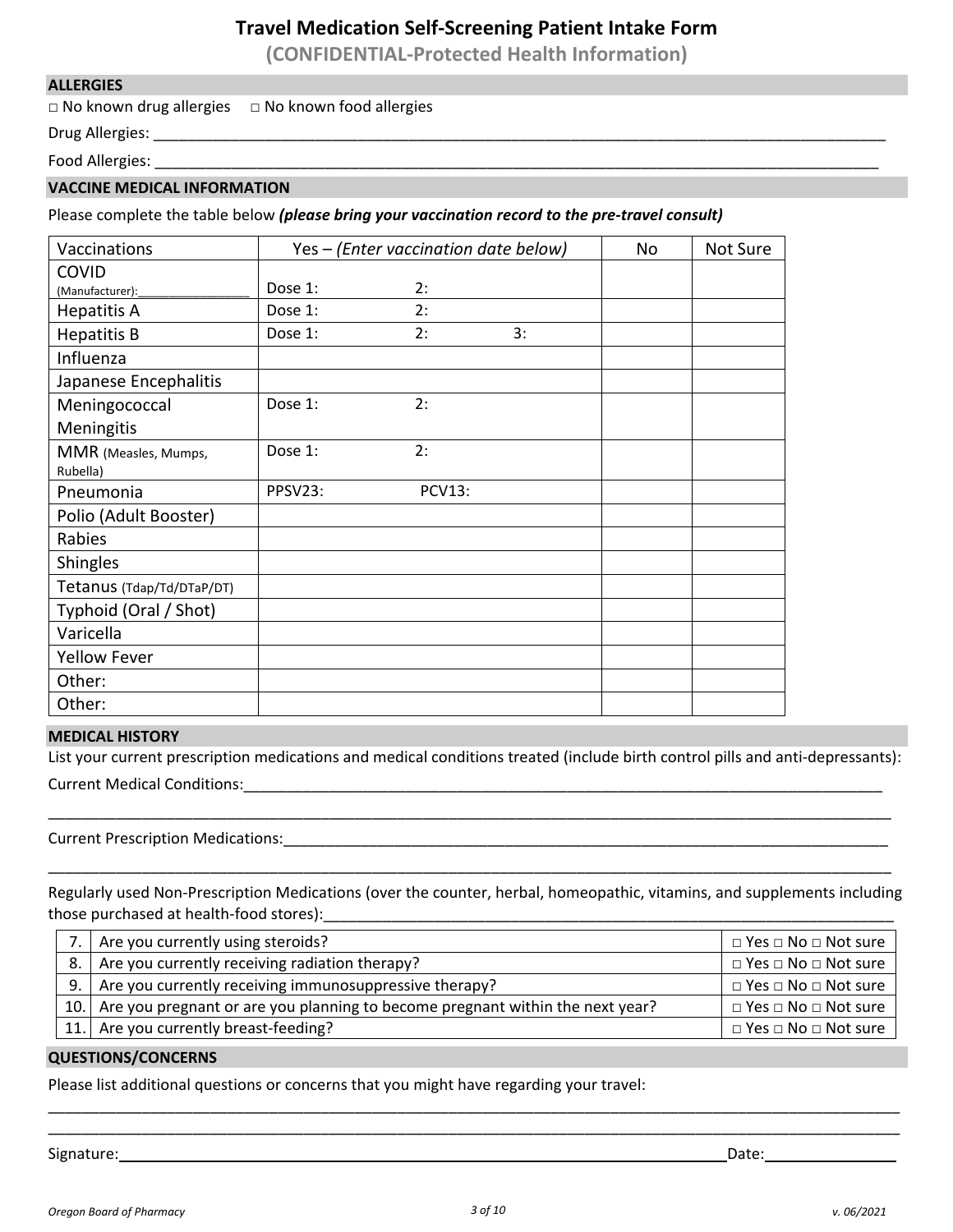**STEP 1:** Assess routine and travel vaccinations

**STEP 2:** Choose and issue prescription for appropriate prophylaxis medication, in adherence to the CDC's 2020 Yellow Book: Health Information for International Travel (06/11/2019) and this protocol, to include

documented screening for contraindications (see pgs. 6-7).

**STEP 3:** Prescribe medications and administer vaccinations.

**STEP 4:** Provide a written individualized care plan to each patient.

#### **1. Malaria Prophylaxis**

#### a. **Patient assessment**

- i. Review detailed itinerary
- ii. Identify zones of resistance
- iii. Review recommendations by the CDC
- iv. Discuss planned activities
- v. Assess risk of acquiring malaria and body weight (kg)

#### b. **Prophylaxis**

- i. Discuss insect precautions and review signs/symptoms of malaria with patient
- ii. Screen for contraindications
- iii. Assess travel areas for resistance:

#### **1. Non-chloroquine resistant zone**

- a. *Chloroquine (Aralen®)*
	- Adult dosing: Chloroquine 500 mg
		- Begin 1-2 weeks prior to travel-1 tablet weekly
		- Taken once weekly during trip and for 4 weeks after leaving

# Pediatric dosing:

8.3 mg/kg (maximum is adult dose)

- Begin 1-2 weeks prior to travel-1 tablet weekly
- Taken once weekly during trip and for 4 weeks after leaving

#### **OR**

b. *Hydroxychloroquine (Plaquenil®)*

Adult Dosing: Hydroxychloroquine 400 mg

- Begin 1-2 weeks prior to travel-1 tablet weekly
- Taken once weekly during trip and for 4 weeks after leaving Pediatric Dosing:

6.5 mg/kg (maximum is adult dose)

- Begin 1-2 weeks prior to travel-1 tablet weekly
- Taken once weekly during trip and for 4 weeks after leaving

#### **2. Chloroquine-resistant zone**

*a. Atovaquone/Proguanil (Malarone®)*

Adult Dosing: Atovaquone/Proguanil 250mg/100mg

- Begin 1 tablet daily 1-2 days prior to travel
- Taken daily during trip and 7 days after leaving

Pediatric Dosing: Atovaquone/Proguanil 62.5mg/25mg

5–8 kg: 1/2 pediatric tablet daily

- 9–10 kg: 3/4 pediatric tablet daily
- 11–20 kg: 1 pediatric tablet daily
- 21–30 kg: 2 pediatric tablets daily
- 31–40 kg: 3 pediatric tablets daily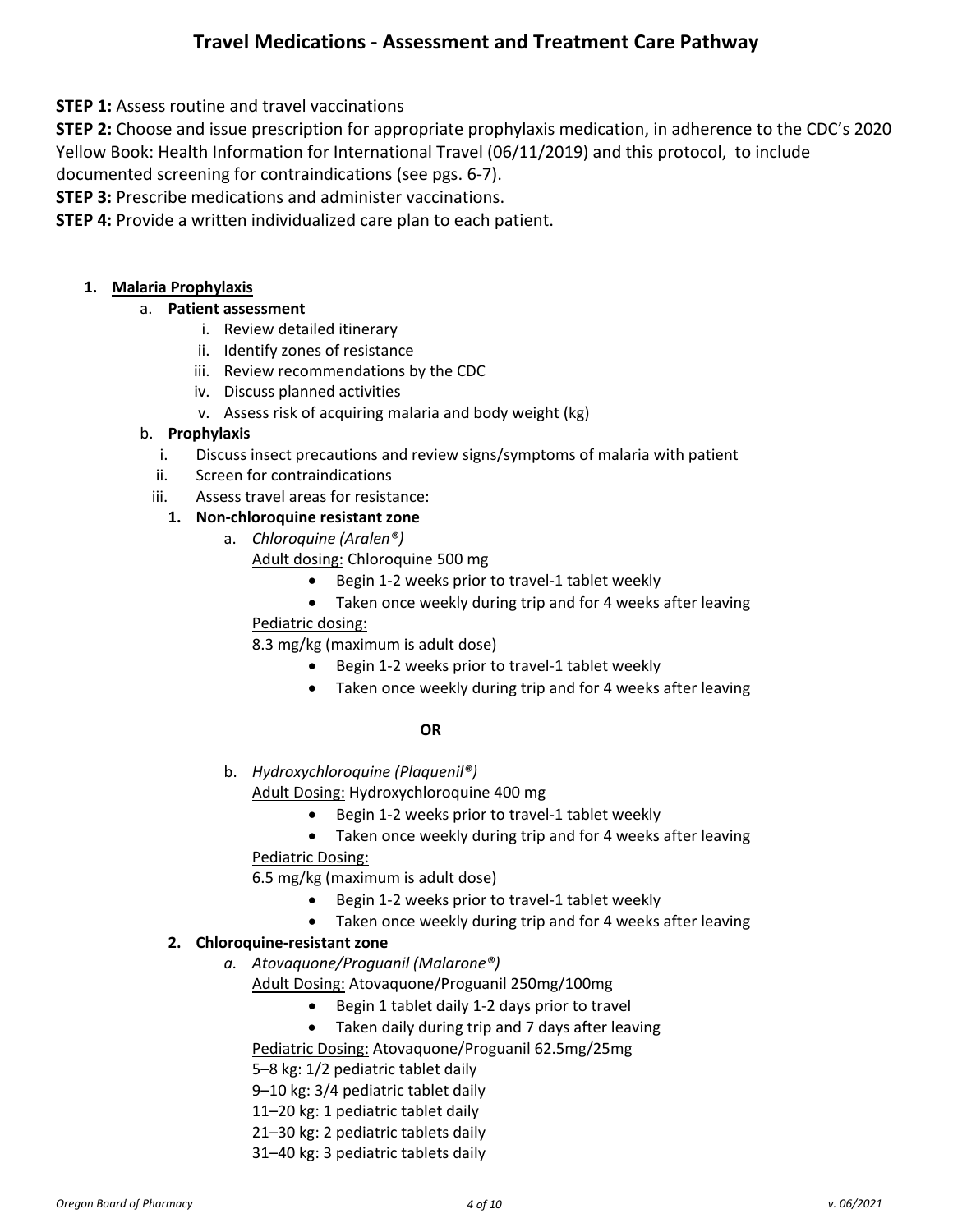> 40 kg: 1 adult tablet daily

- Begin 1 tablet daily 1-2 days prior to travel
- Taken daily during trip and 7 days after leaving

#### **OR**

- b. *Doxycycline (Vibramycin®) (≥8 years)* Adult Dosing:
	- Begin 1 tablet daily 1-2 days prior to travel
	- Taken daily during trip and 4 weeks after leaving

Pediatric Dosing:

≥8 years old: 2.2 mg/kg (maximum is adult dose) daily

- Begin 1 tablet daily 1-2 days prior to travel
- Taken daily during trip and 4 weeks after leaving

#### **OR**

c. *Mefloquine (Lariam®)*

Adult Dosing: Mefloquine 250mg

- Begin 1-2 weeks prior to travel-1 tablet weekly
- Taken once weekly during and for 4 weeks after leaving

Pediatric Dosing:

- ≤9 kg: 5 mg/kg
- 10-19 kg: ¼ tablet weekly
- 20-30 kg: ½ tablet weekly
- 31-45 kg: ¾ tablet weekly
- > 45 kg: 1 tablet weekly
	- Begin 1-2 weeks prior to travel-1 tablet weekly
	- Taken once weekly during and for 4 weeks after leaving

#### **3. Mefloquine-Resistant zone**

a. *Doxycycline (Vibramycin®) (≥8 years)*

Adult dosing: Doxycycline 100 mg

- Begin 1 tablet daily 1-2 days prior to travel
- Taken daily during trip and 4 weeks after leaving

#### Pediatric dosing:

≥8 years old: 2.2 mg/kg (maximum is adult dose) daily

- Begin 1 tablet daily 1-2 days prior to travel
- Taken daily during trip and 4 weeks after leaving

#### **OR**

*b. Atovaquone/Proguanil (Malarone®)* Adult dosing: Atovaquone/Proguanil 250mg/100mg Pediatric Dosing: Atovaquone/Proguanil 62.5mg/25mg 5–8 kg: 1/2 pediatric tablet daily

9–10 kg: 3/4 pediatric tablet daily

- 11–20 kg: 1 pediatric tablet daily
- 21–30 kg: 2 pediatric tablets daily
- 31–40 kg: 3 pediatric tablets daily
- > 40 kg: 1 adult tablet daily
	- Begin 1 tablet daily 1-2 days prior to travel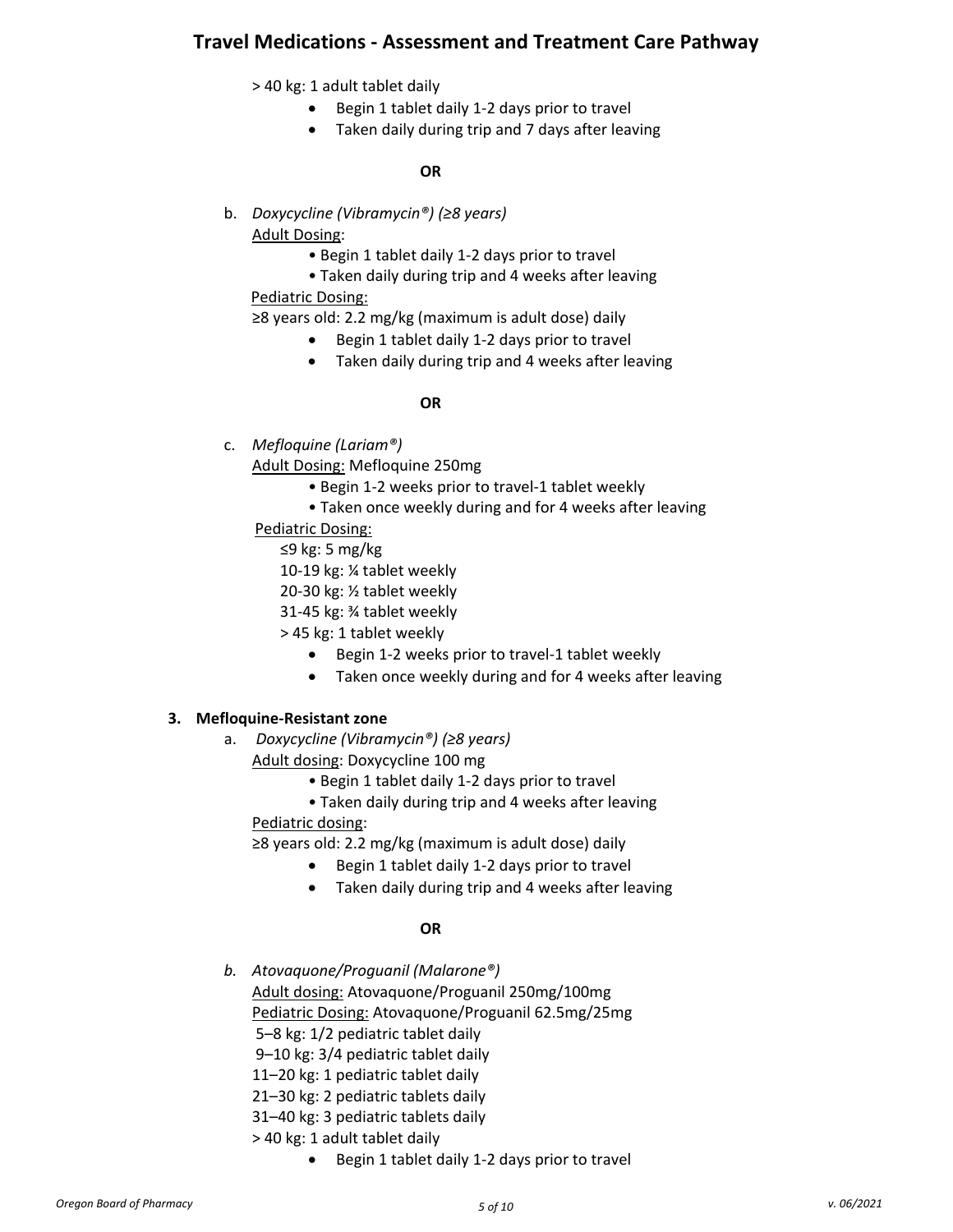• Taken daily during trip and 7 days after leaving

#### **2. Traveler's diarrhea (TD)**

- a. Patient assessment
	- i. Review detailed itinerary and identify travel areas of increased risk
	- ii. Assess patient's risk of acquiring traveler's diarrhea and body weight (kg)
	- iii. Screen for contraindications
	- iv. Consult CDC guidelines for list of high-risk factors for TD
- b. Prophylaxis education
	- i. Discuss dietary counseling, avoidance of high-risk foods, food and beverage selection and sanitary practices, oral rehydration
	- ii. Educate patient on how to recognize symptoms and severity of traveler's diarrhea
		- 1. **Mild:** diarrhea that is tolerable, not distressing, and does not interfere with planned activities
		- 2. **Moderate:** diarrhea that is distressing or interferes with planned activities
		- 3. **Severe:** dysentery (bloody stools) and diarrhea that is incapacitating or completely prevents planned activities
	- iii. Pharmacotherapy prophylaxis

*Pepto-Bismol®:* Two 262-mg tablets or 2 fluid oz (60 mL) QID for up to 3 weeks **Note:** Avoid in patients <12 years old, patients taking doxycycline for malaria prophylaxis, anticoagulants, allergic to aspirin, probenecid, methotrexate

- c. Treatment *(Note: while Yellow Book includes ciprofloxacin, this protocol only permits azithromycin)*
	- i. First line for mild TD and adjunctive treatment for moderate TD
		- *1. Loperamide (OTC- Imodium® AD)*
			- Adult Dosing: Loperamide 2 mg
				- Take 4 mg at onset of diarrhea, followed by additional 2 mg after each loose stool (Max of 16 mg per day)

Pediatric Dosing:

- 22 to 26 kg: Take 2 mg after first loose stool, followed by 1 mg after each subsequent stool (Max of 4 mg per day)
- 27 to 43 kg: Take 2 mg after first loose stool, followed by 1 mg after each subsequent stool (Max of 6 mg per day)
- ii. Antibiotic treatment (for moderate or severe TD)
	- 1. Consult CDC guidelines for resistance rates to antibiotics
	- 2. Empiric treatment for moderate TD and severe TD (age <18 requires a prescription form PCP)
		- a. *Azithromycin 500mg*
			- 1 tablet daily for 1-3 days
			- 1 course/14 days, Max 2 courses for trips >14 days

#### **OR**

b. *Azithromycin 1000mg:* Single dose of one tablet (if symptoms are not resolved after 24 hours, continue daily dosing for up to 3 days)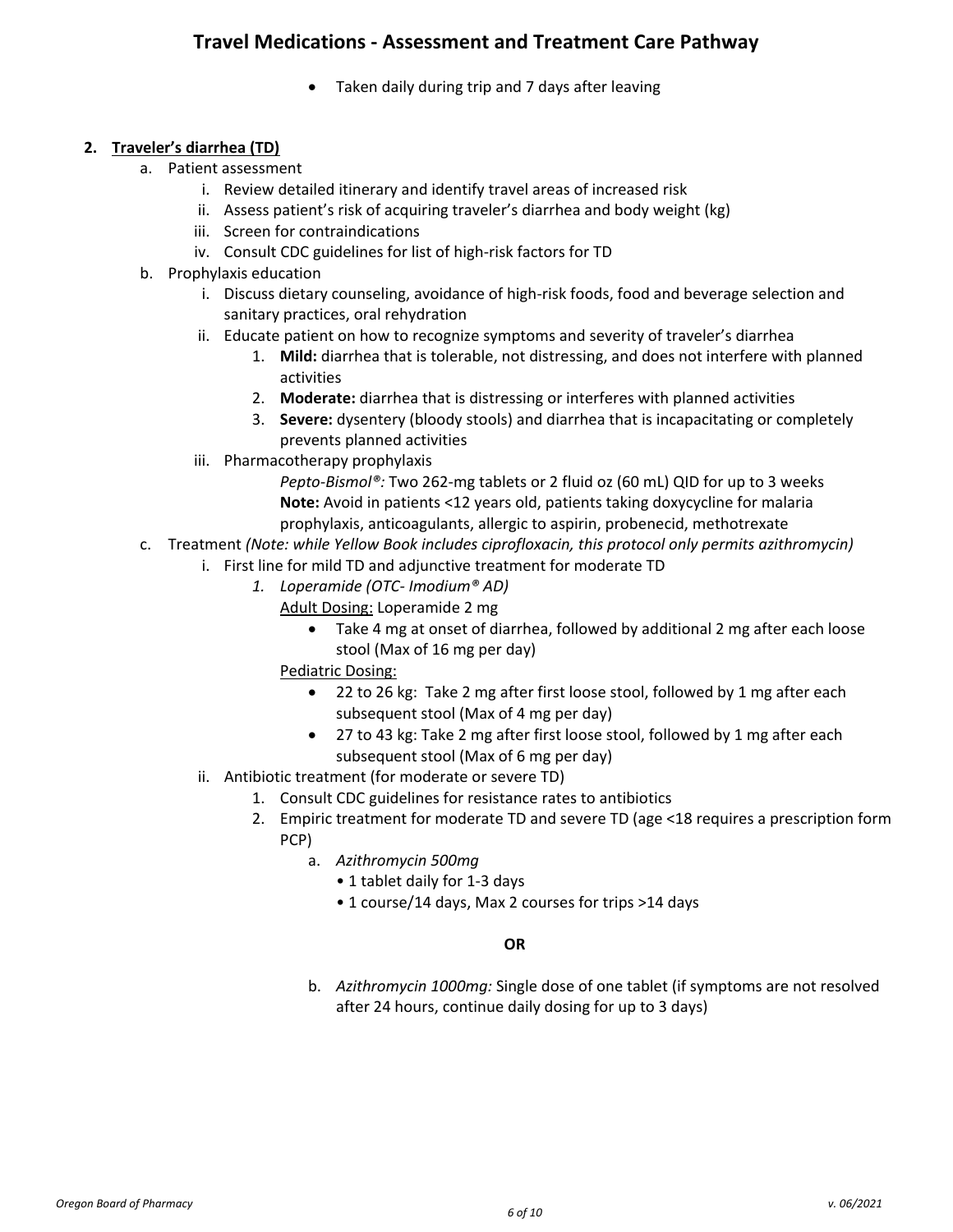#### **3. Acute Mountain Sickness**

- a. Patient assessment/Education
	- i. Review detailed itinerary and identify travel areas of increased risk
	- ii. Assess patients' risk of acquiring Acute Mountain Sickness (AMS) and body weight (kg)
	- iii. Review signs/symptoms of AMS, discuss safe ascent rates and tips for acclimating to higher altitudes (alcohol abstinence, limited activity)
	- iv. Screen for contraindications
		- 1. AcetaZOLAMIDE
			- a. Hypersensitivity to acetazolamide or sulfonamides
- b. Prophylaxis
	- i. Consult CDC guidelines for list of risk factors for AMS. If risk factors are present and warrant prophylaxis:
		- 1. *AcetaZOLAMIDE (Diamox®)*
			- Adult Dosing: Acetazolamide 125 mg
				- Take 1 tablet twice daily starting 24 hours before ascent, continuing during ascent, and 2-3 days after highest altitude achieved or upon return

Pediatric Dosing:

2.5 mg/kg/dose every 12 hours before ascent, continuing during ascent, and 2-3 days after highest altitude achieved or upon return. (Maximum of 125 mg/dose)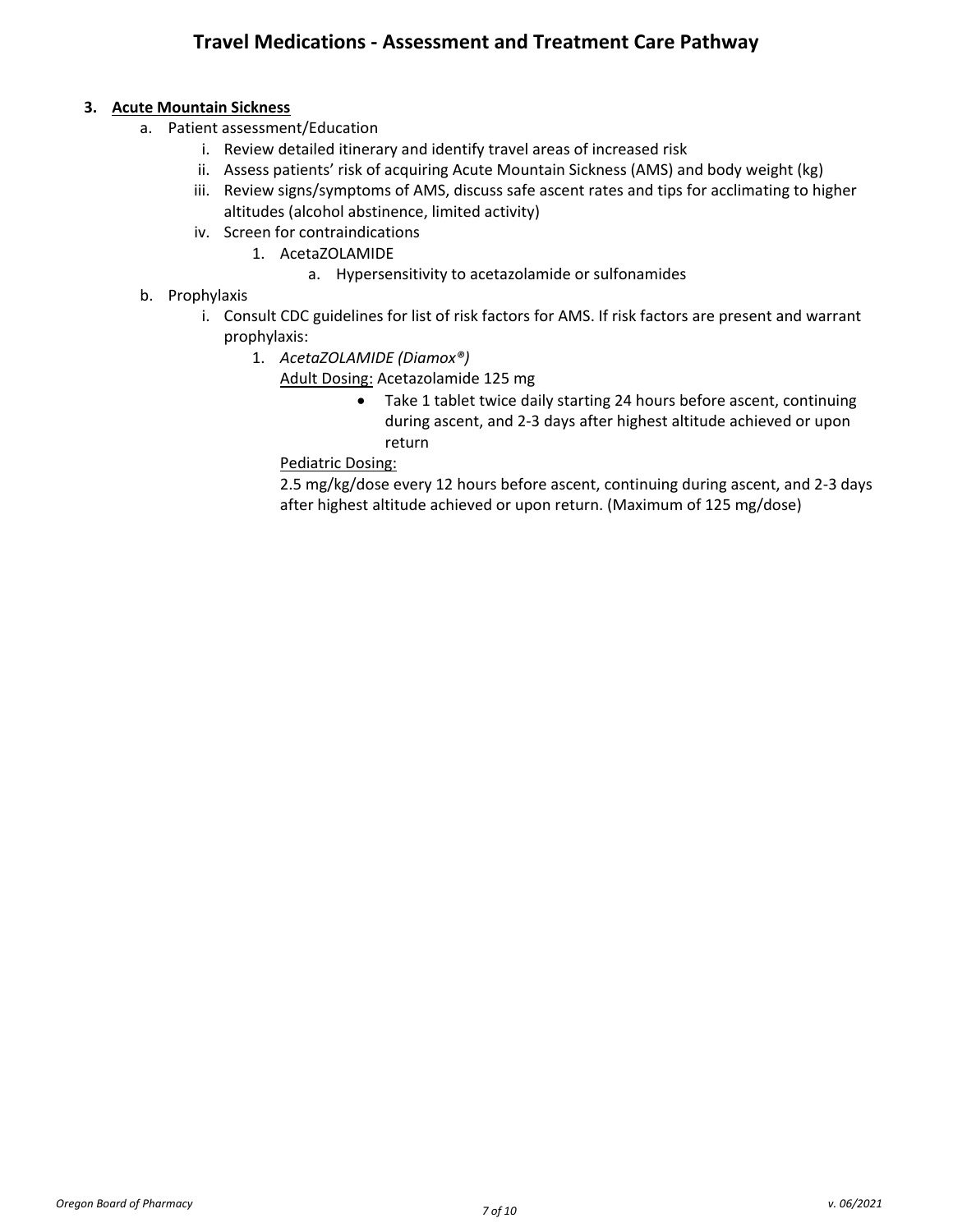#### **4. Motion Sickness**

- a. Patient assessment
	- i. Review detailed itinerary and identify travel areas of increased risk
	- ii. Assess patients' risk of acquiring motion sickness and body weight (kg)
	- iii. Review signs/symptoms of motion sickness, discuss tips for reducing motion sickness: being aware of triggers, reducing sensory input
	- iv. Screen for contraindications
- b. Prophylaxis
	- i. Consult CDC guidelines for list of risk factors for Motion sickness. If risk factors present and warrant pharmacologic prevention:
	- ii. Adults
		- 1. **First-line**: *Scopolamine transdermal patches* (Age <18 Requires prescription from PCP) • Apply 1 patch (1.5 mg) to hairless area behind ear at least 4 hours prior to exposure; replace every 3 days as needed

#### **AND/OR**

#### 2. **Second-line:**

- a. *Promethazine 25mg Tablets:* Take one tablet by mouth 30 60 minutes prior to exposure and then every 12 hours as needed
- b. *Promethazine 25mg Suppositories:* Unwrap and insert one suppository into the rectum 30-60 minutes prior to exposure and then every 12 hours as needed
- c. *Meclizine 12.5-25mg* (OTC/Rx): Take 25 to 50 mg 1 hour before travel, repeat dose every 24 hours if needed

#### iii. Pediatrics

- 1. **First-line**:
	- a. 7-12 years old
		- *DimenhyDRINATE (OTC Dramamine®)* 1-1.5mg/kg/dose*:* Take one dose 1 hour before travel and every 6 hours during the trip. (Maximum 25 per dose)
		- *DiphenhydrAMINE (OTC Benadryl®)* 0.5-1mg/kg/dose*:* Take one dose 1 hour before travel and every 6 hours during the trip. (Maximum 25 mg per dose)
	- b.  $\geq$  12 years old
		- *Meclizine 12.5-25mg* (OTC/Rx): Take 25 to 50 mg 1 hour before travel, repeat dose every 24 hours if needed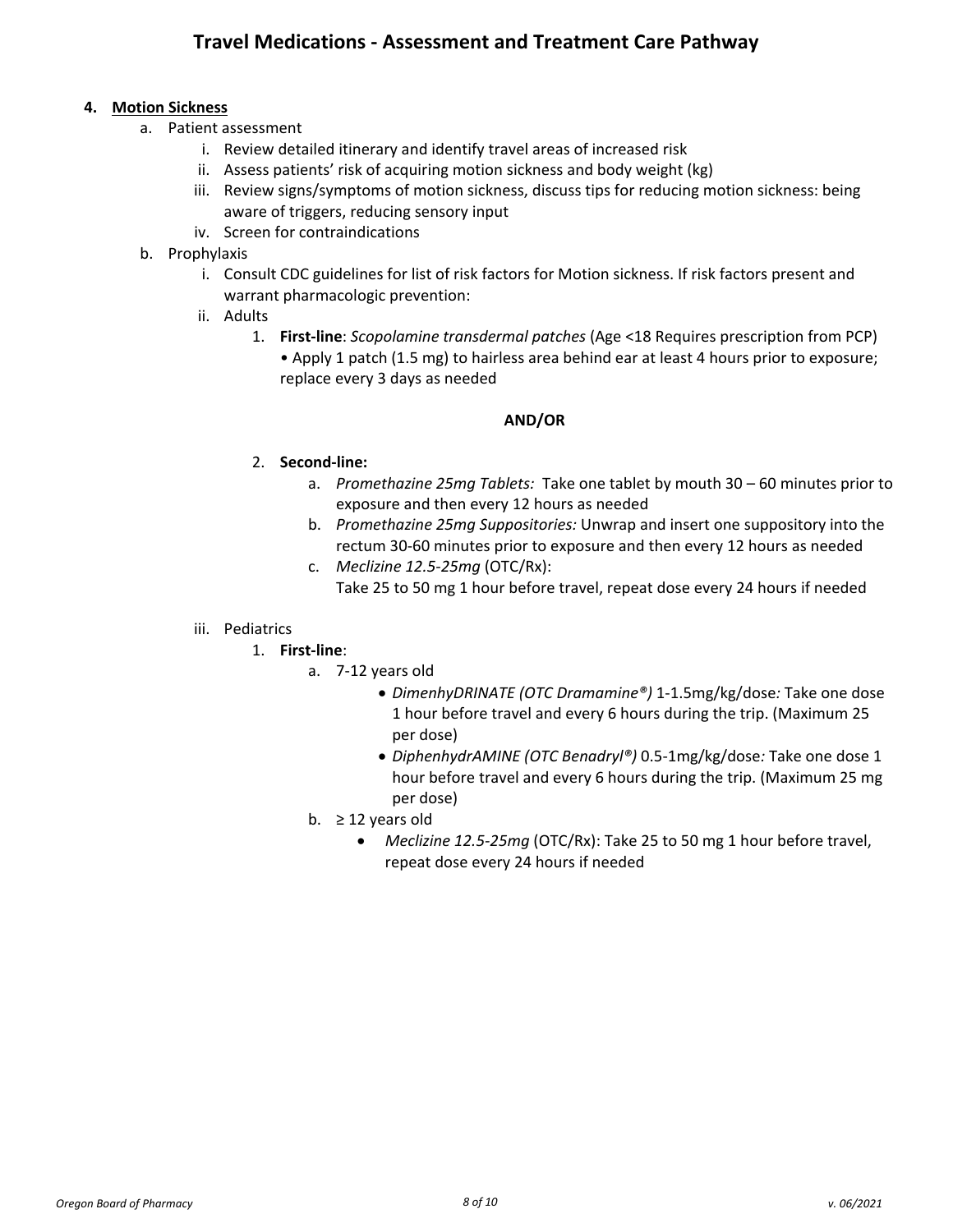#### **Screen for Contraindications:**

#### **Malaria Prophylaxis**

- 1. Chloroquine
	- c. Age < 7 years old
	- d. Hypersensitivity to chloroquine, 4-aminoquinolone compounds, or any component of the formulation
	- e. Presence of retinal or visual field changes of any etiology
- 2. Hydroxychloroquine
	- a. Age < 7 years old
	- b. Hypersensitivity to hydroxychloroquine, 4 aminoquinoline derivatives, or any component of the formulation
- 3. Atovaquone/proguanil
	- a. Age < 7 years old
	- b. Weight < 5 kg
	- c. Hypersensitivity to atovaquone, proguanil or any component of the formulation
	- d. Prophylactic use in severe renal impairment (CrCl < 30 mL/min)
- 4. Doxycycline
	- a. Age < 8 years old
	- b. Hypersensitivity to doxycycline, other tetracyclines
	- c. Use in infants and children < 8 years old
	- d. During second or third trimester of pregnancy
	- e. Breast-feeding
- 5. Mefloquine
	- a. Age < 7 years old
	- b. Hypersensitivity to mefloquine, related compounds (i.e. quinine and quinidine)
	- c. Prophylactic use in patients with history of seizures or psychiatric disorder (including active or recent history of depression, generalized anxiety disorder, psychosis, schizophrenia, or other major psychiatric disorders)

#### **Traveler's Diarrhea**

- 1. Loperamide
	- a. Age < 7 years old
	- b. Hypersensitivity to loperamide or any component of the formulation
	- c. Abdominal pain without diarrhea
	- d. Acute dysentery
	- e. Acute ulcerative colitis
	- f. Bacterial enterocolitis (caused by *Salmonella, Shigella, Campylobacter)*
	- g. Pseudomembranous colitis associated with broad-spectrum antibiotic use
	- h. OTC—do not use if stool is bloody of black
- 2. Azithromycin
	- a. Age < 18 years old will require a prescription from a PCP
	- b. Hypersensitivity to azithromycin, erythromycin or other macrolide antibiotics
	- c. History of cholestatic jaundice/hepatic dysfunction associated with prior azithromycin use

#### **Acute Mountain Sickness**

- 1. AcetaZOLAMIDE
	- a. Age < 7 years old
	- b. Marked hepatic disease or insufficiency
	- c. Decreased sodium and/or potassium levels
	- d. Adrenocortical insufficiency
	- e. Cirrhosis
	- f. Hyperchloremic acidosis
	- g. Severe renal dysfunction or disease